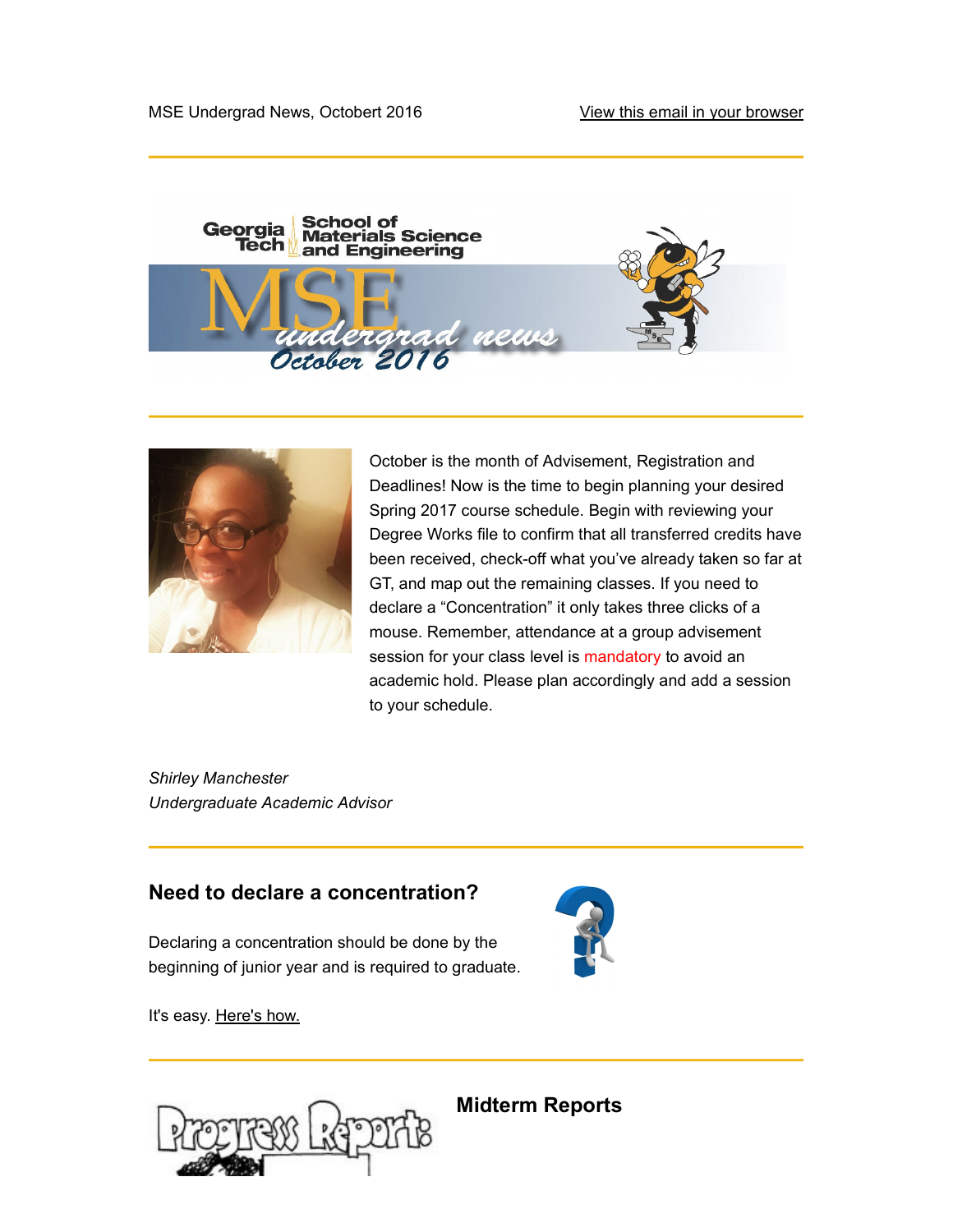

Midterm progress report grades are intended to alert you to problems with your academic performance. If you receive an email from your advisor regarding this report, respond accordingly.

Frequently asked questions

### Graduate Opportunities Fair

Undergrads are invited to learn more about Georgia Tech's graduate programs and the application process for graduate school.

The MSE Grad office will not be in attendance.



RSVP



October 10 - 11

# MSE Implements Group Advisement Spring 2017 course advisement for registration

Remaining group advisement sessions:

### **Juniors**

Oct. 18 – Session 1, 10:00-11:00, Love, Room 299 Oct. 18 – Session 2, 11:00-12:00, Love, Room 184 Oct. 20 – Session 1, 10:00-11:00, Love, Room 299

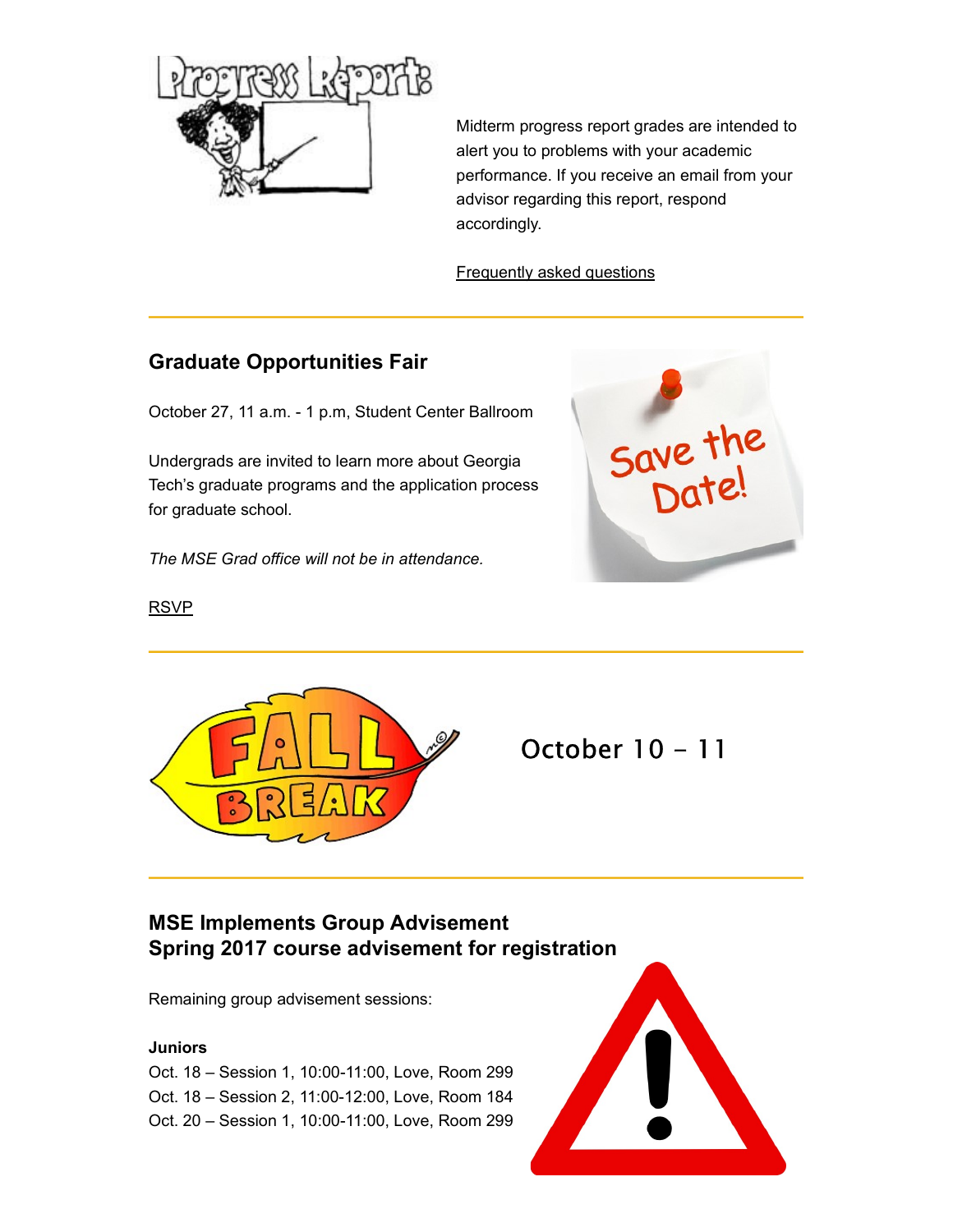

#### **Seniors**

Oct. 25 – Session 1, 10:00-11:00, Love, Room 299 Oct. 25 – Session 2, 11:00-12:00, Love, Room 184 Oct. 27 – Session 1, 10:00-11:00, Love, Room 299 Oct. 27 – Session 2, 11:00-12:00, Love, Room 299

### ATTENDANCE AT A GROUP ADVISEMENT SESSION IS MANDATORY for academic hold to be removed.

Note: You can schedule an appointment to see your assigned faculty advisor to discuss the following: career advisement, internships, co-ops, and undergraduate research.

Individual advisement with Shirley Manchester and/or Renita Washington can also be requested via gatech.gradesfirst.com



### Registration Timeline

Spring 2017 class schedule will be online beginning Oct. 20<sup>th</sup>

Time tickets for Spring 17 Phase I Registration will post for all eligible students at 6:00 pm ET on Oct. 28

Phase I Registration for Spring 17: Oct. 31 – Nov. 18, 2016

#### Grade Mode Deadline - Oct. 29

Last day to change grade mode from letter grade to pass/fail (and vice versa). No changes to audit mode is permitted after the last day of registration. Completed forms, including advisor signature, will be accepted Monday, Oct. 31.



#### Grade Substitution Deadline - Oct. 29

Last day to apply for grade substitution. Forms accepted, Monday, October 31.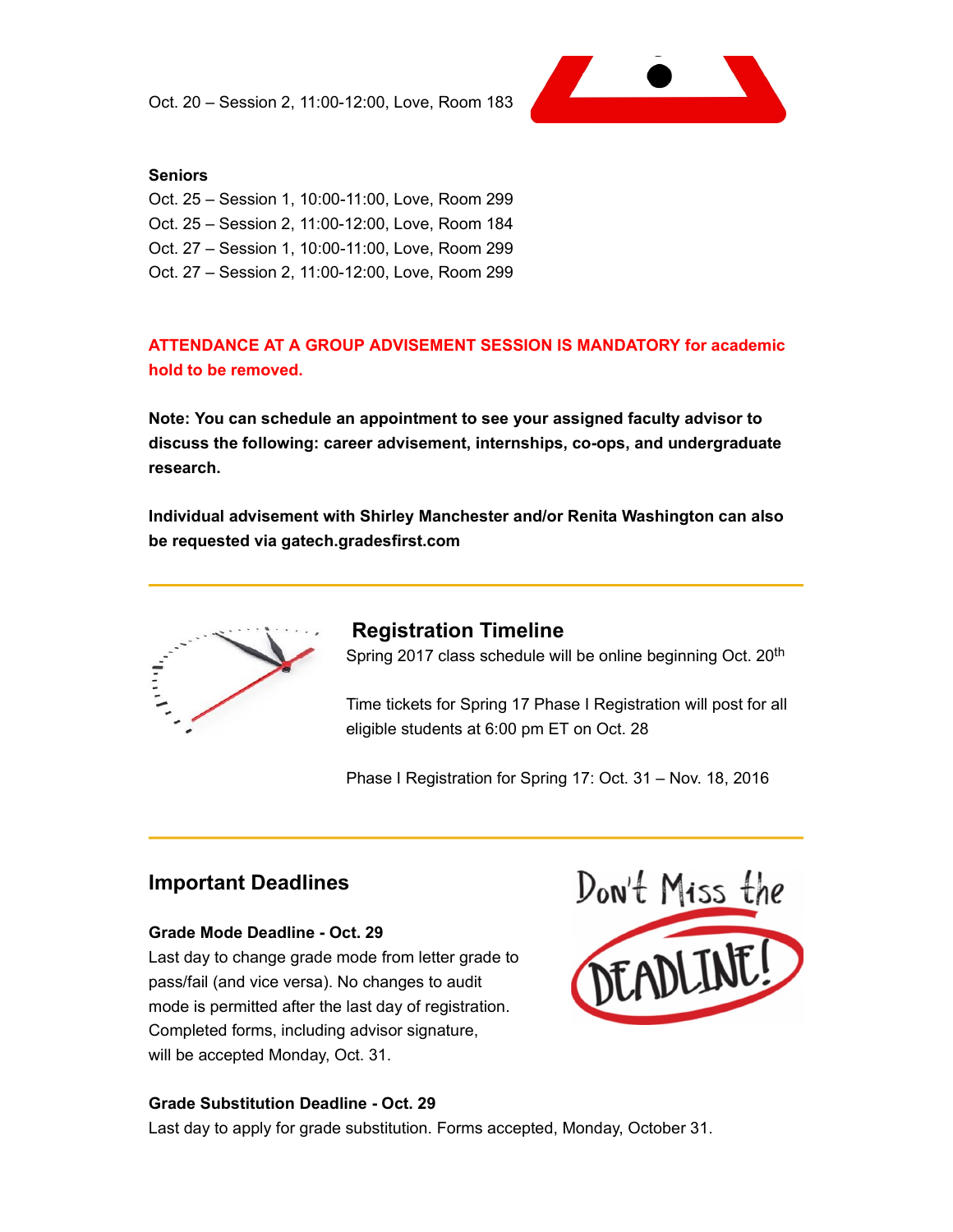#### Withdrawal Deadline Oct. 29

Last day to withdraw from a single course or from school with "W" grades for Fall Semester 2016 by 4:00 pm ET. Students must withdraw from all classes in order to receive a refund.



Want to participate in a Global Internship? Check out these opportunities.

### GradesFirst Advising Appointment Scheduling Tool



GradesFirst is the GT advising appointment scheduling tool gatech.gradesfirst.com. Log in with your GT credentials, select your major and advisor options will populate. Schedule your appointment including the reasons you'd like to meet.



## What is Career Buzz?

It's a GT recruitment and management tool for current students, new grads, and recent alumni to access employment opportunities.

You must create an account in CareerBuzz and complete the Experiential Learning Application to apply for jobs. Look for the link in "My Quicklinks."

For more information click here.

## Interested in an internship or co-op?

Visit the C2D2 site and apply through CareerBuzz.

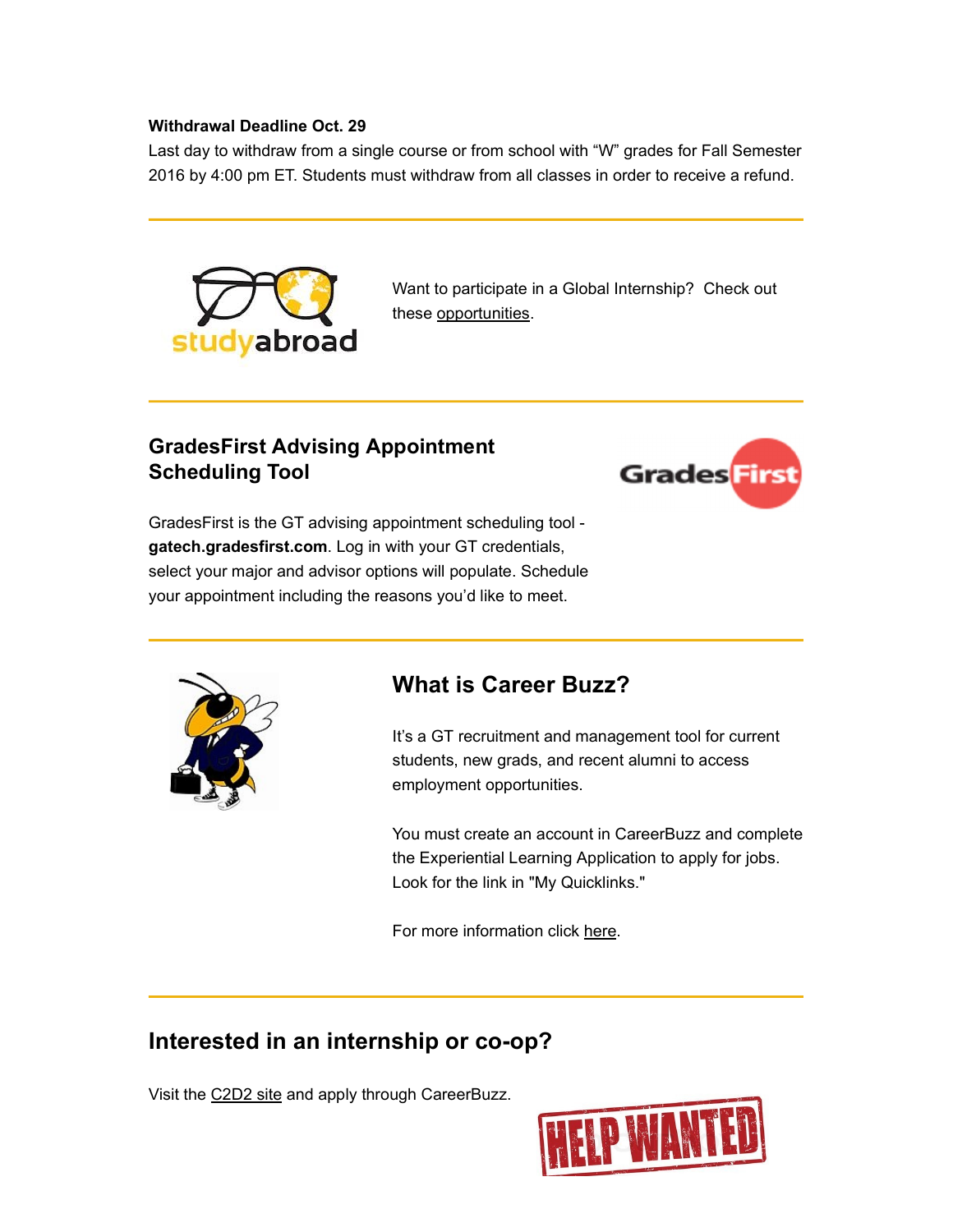



### GT DOPP Pinterest



# Interested in undergraduate research?

- Create or update your resume
- Email your resume to Renita Washington and let her know you are interested in research - she will distribute it to the MSE faculty
- If you know who you'd like to work with, you can contact the faculty member directly

Undergraduate Research Opportunities Program (UROP) - structured and official process

Undergraduate research is not limited to MSE.

# Upcoming company information sessions

Click here





Academic Coaching

Counseling Services

Tutoring Services

Community Service Information